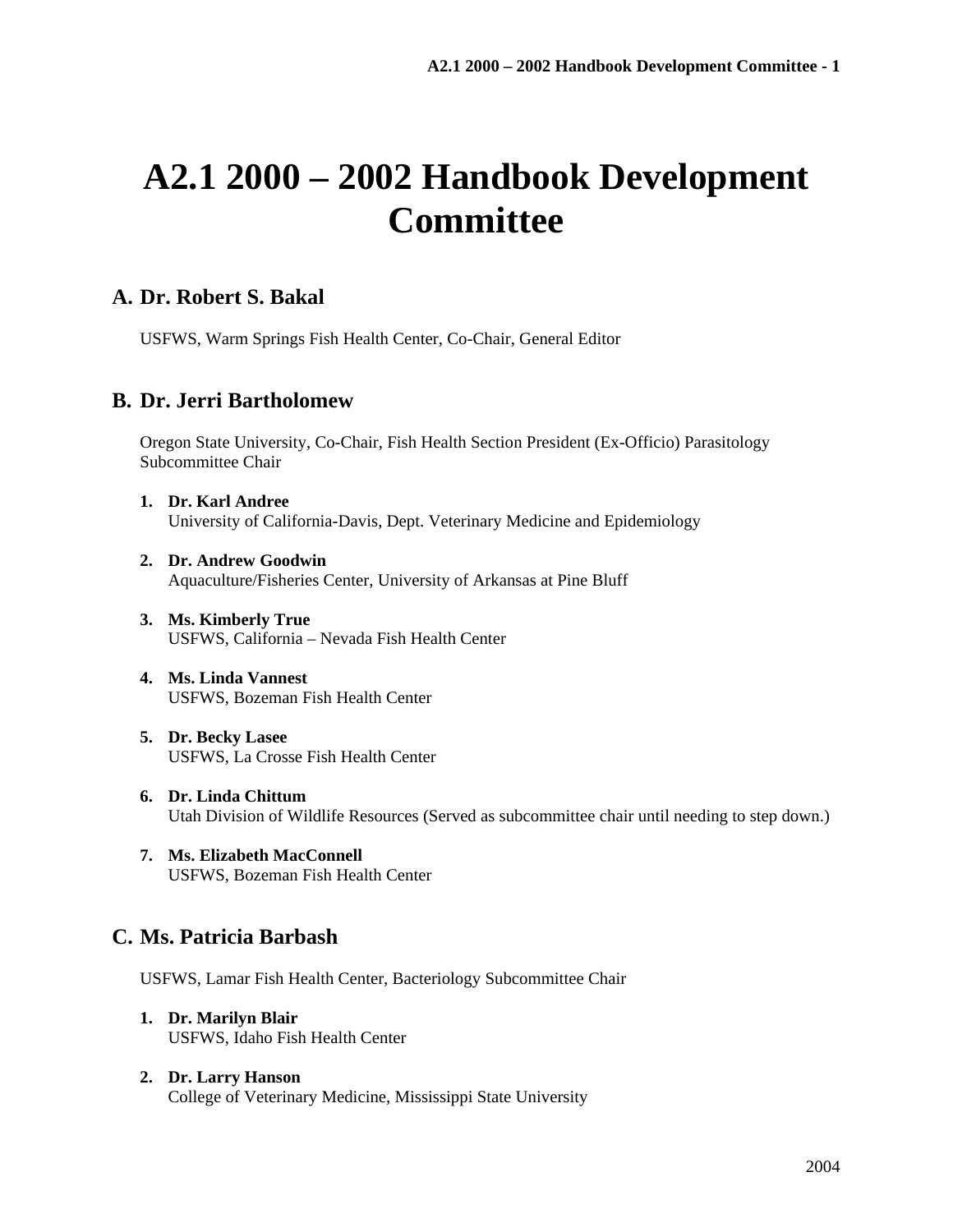- **3. Mr. Phillip Hines**  USFWS, Pinetop Fish Health Center
- **4. Mr. John Hnath**  Michigan Department of Natural Resources
- **5. Ms. Susan Marcquenski** Wisconsin Department of Natural Resources
- **6. Mr. David Money**  Wyoming Game and Fish, University of Wyoming
- **7. Mr. Ronald Pascho**  USGS, Western Fisheries Research Center
- **8. Mr. Eric Pelton**  USFWS, Lower Columbia Fish Health Center
- **9. Dr. Clifford Starliper**  USGS, National Fish Health Research Laboratory
- **10. Dr. Chris Wilson**  Utah Division of Wildlife Resources
- **11. Dr. Doug Eib**  New Mexico Department of Natural Resources

# **D. Dr. Joy Evered**

USFWS – Olympia Fish Health Center, Virology Subcommittee Chair

**1. Dr. Kevin Amos** 

NMFS, National Seafood Inspection Laboratory and Washington State Department of Fish and Wildlife

- **2. Mr. William Batts**  USGS, Western Fisheries Research Center
- **3. Dr. Scott LaPatra**  Clear Springs Foods, Inc.
- **4. Mr. Ken Peters**  USFWS, Bozeman Fish Health Center
- **5. Dr. John Plumb**  Department of Fisheries and Allied Aquaculture, Auburn University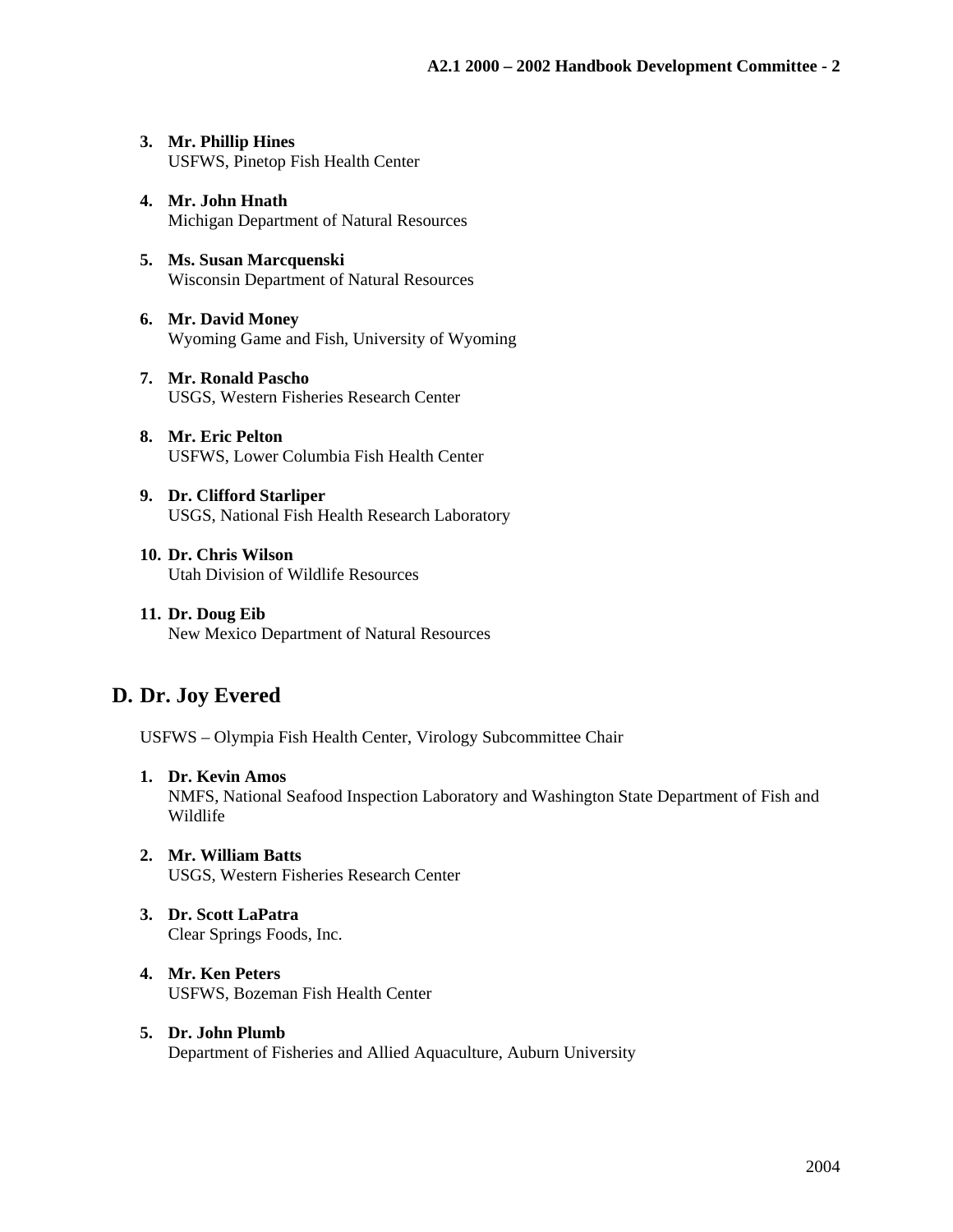- **6. Mr. Bruce Stewart**  Northwest Indian Fisheries Commission
- **7. Dr. Jim Winton**  USGS, Western Fisheries Research Center

# **E. Dr. Andrew Goodwin**

Aquaculture/Fisheries Center, University of Arkansas at Pine Bluff

# **F. Dr. Chris Wilson**

Utah Division of Wildlife Resources

# **G. Dr. Tom Bell**

USFWS - National Fish Health Coordinator (Ex-Officio)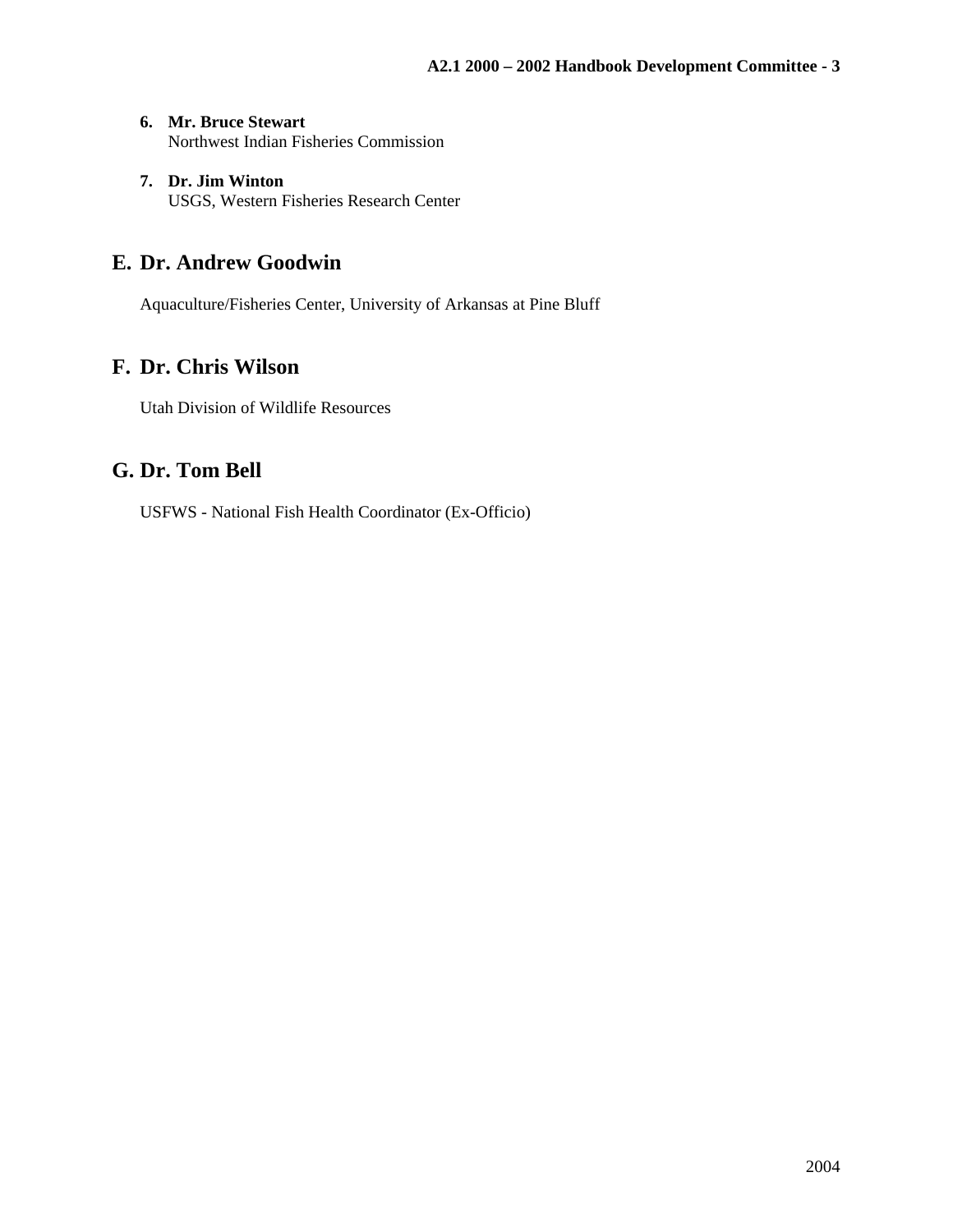# **A2.2 2002 – 2003 Handbook Development Committee**

# **A. Dr. Joy Evered**

USFWS – Olympia Fish Health Center, Co-Chair, Virology Subcommittee Chair

- **1. Dr. Kevin Amos**  NMFS, National Seafood Inspection Laboratory and Washington State Department of Fish and Wildlife
- **2. Dr. Robert S. Bakal**  USFWS, Warm Springs Fish Health Center
- **3. Mr. William Batts**  USGS, Western Fisheries Research Center
- **4. Dr. Andrew Goodwin**  Aquaculture/Fisheries Center, University of Arkansas at Pine Bluff
- **5. Dr. Scott LaPatra**  Clear Springs Foods, Inc.
- **6. Mr. Ken Peters**  USFWS, Bozeman Fish Health Center
- **7. Dr. Jim Winton**  USGS, Western Fisheries Research Center

# **B. Dr. Chris Wilson**

Utah Division of Wildlife Resources, Co-Chair, General Editor

# **C. Dr. Andrew Goodwin**

Aquaculture/Fisheries Center, University of Arkansas at Pine Bluff, Sampling Chapter Subcommittee Chair

#### **1. Dr. Kevin Amos**

NMFS, National Seafood Inspection Laboratory and Washington State Department of Fish and Wildlife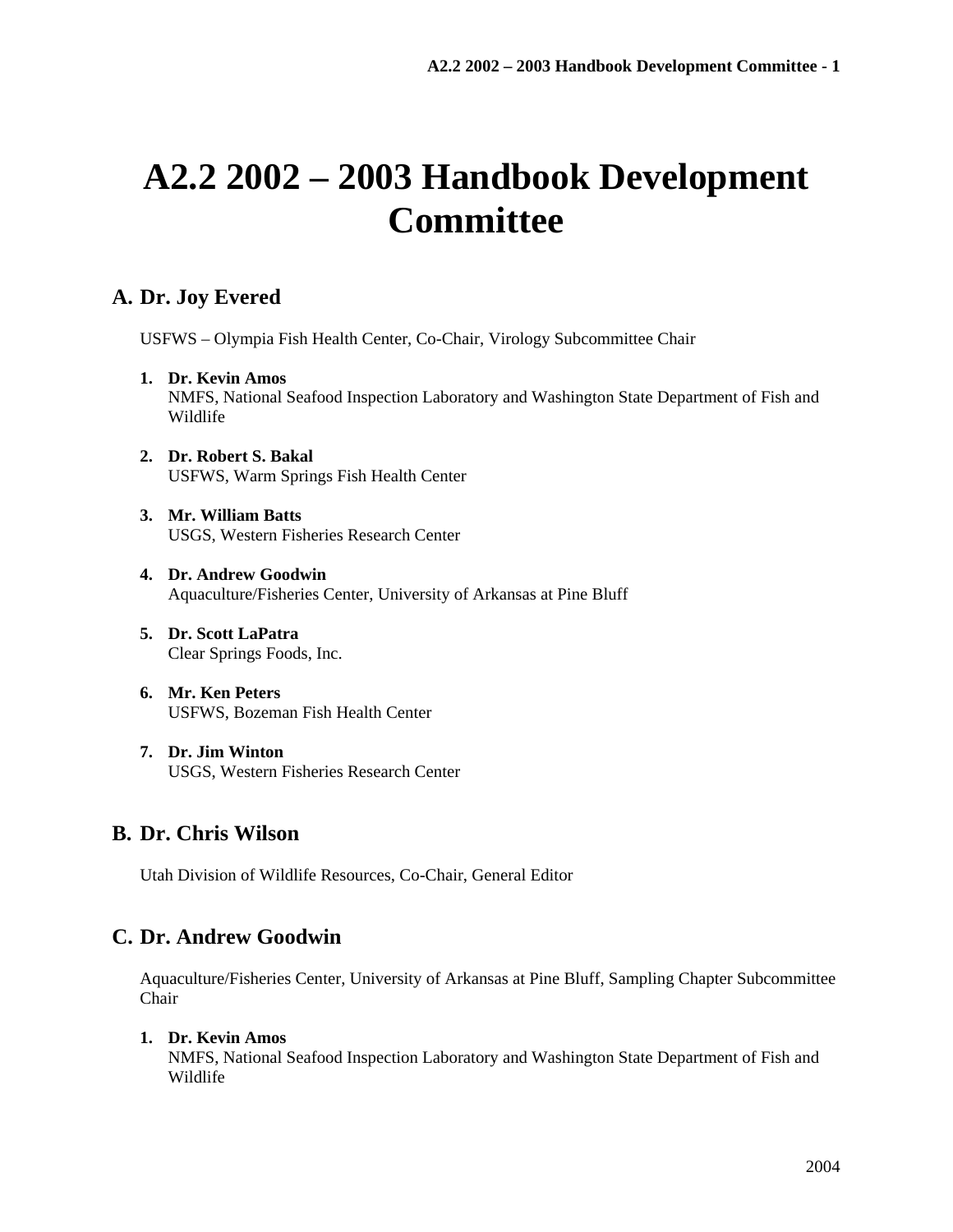- **2. Dr. Robert S. Bakal**  USFWS, Warm Springs Fish Health Center
- **3. Ms. Patricia Barbas**  USFWS, Lamar Fish Health Center
- **4. Dr. John Grizzle**  Professor, Dept. of Fisheries and Allied Aquacultures, Auburn University
- **5. Ms. Crystal Hudson**  USFWS, Bozeman Fish Health Center
- **6. Mr. Joe Marcino**  Minnesota Department of Natural Resources
- **7. Dr. Chris Wilson**  Utah Division of Wildlife Resources

#### **D. Dr. Jerri Bartholomew**

Center for Fish Disease Research, Oregon State University, Parasitology Subcommittee Chair

- **1. Ms. Elizabeth MacConnell**  USFWS, Bozeman Fish Health Center
- **2. Dr. Danielle R. Stanek**  Washington Animal Disease Diagnostic Laboratory, Washington State University
- **3. Ms. Linda Vannest**  USFWS, Bozeman Fish Health Center
- **4. Dr. Chris Wilson**  Utah Division of Wildlife Resources
- **5. Dr. Scott Foott**  USFWS, California / Nevada Fish Health Center
- **6. Dr. Michael Kent**  Center for Fish Disease Research, Oregon State University

# **E. Dr. Robert S. Bakal**

USFWS - Warm Springs Fish Health Center, Appendix Subcommittee Chair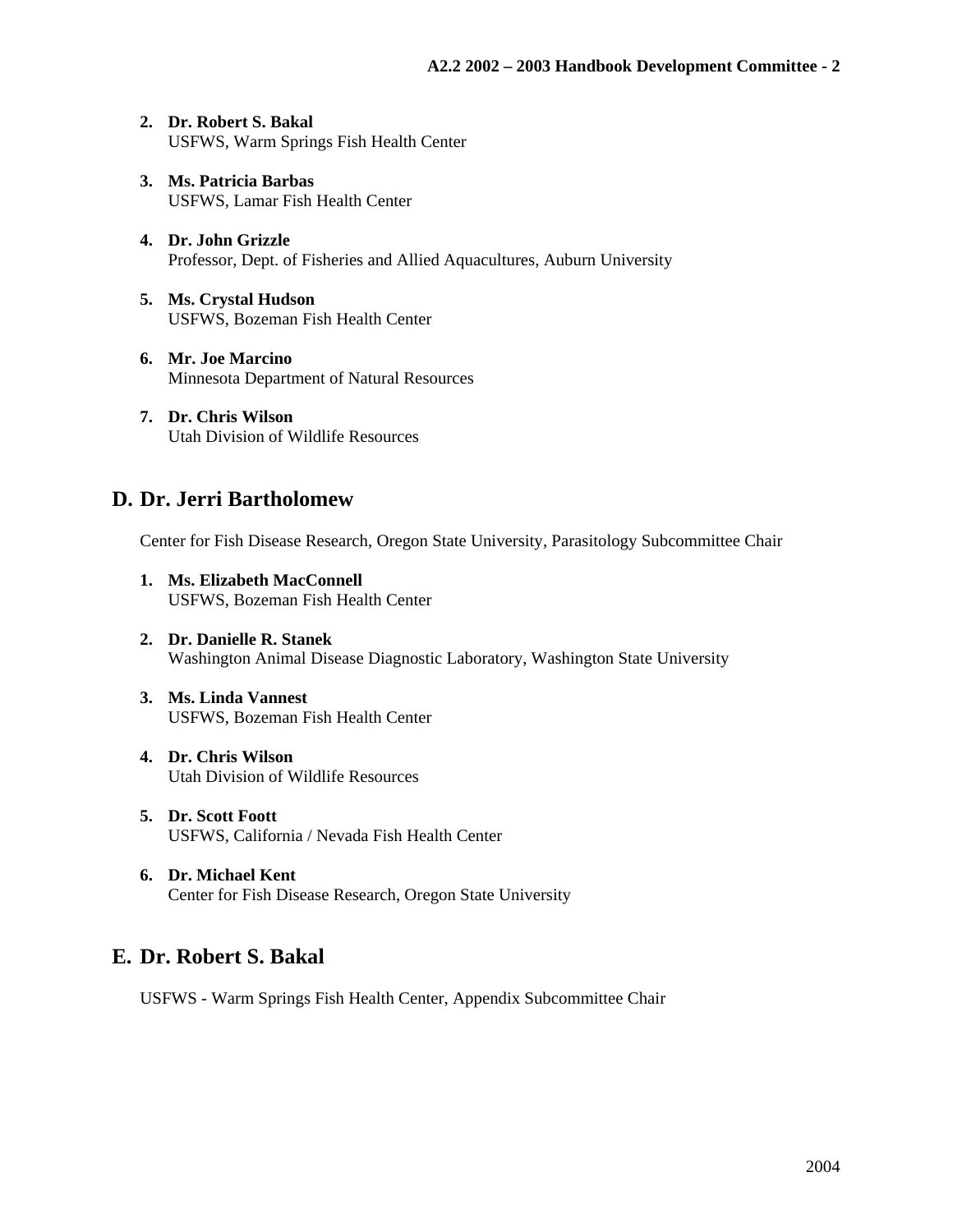## **F. Ms. Becky Lasse**

USFWS - La Crosse Fish Health Center, Bacteriology Subcommittee Chair

- **1. Dr. Mohamed Faisal**  Michigan State University
- **2. Mr. Phil Hines**  USFWS, Pinetop Fish Health Center
- **3. Dr. Marcia House**  Northwest Indian Fisheries Commission
- **4. Ms. Crystal Hudson**  USFWS, Bozeman Fish Health Center
- **5. Dr. Hui Min She**  Wisconsin Veterinary Diagnostic Laboratory
- **6. Dr. Clifford Starliper**  USGS, National Fish Health Research Laboratory

# **G. Dr. Tom Bell**

USFWS - National Fish Health Coordinator (Ex-Officio)

#### **H. Dr. Paul Bowser**

Cornell University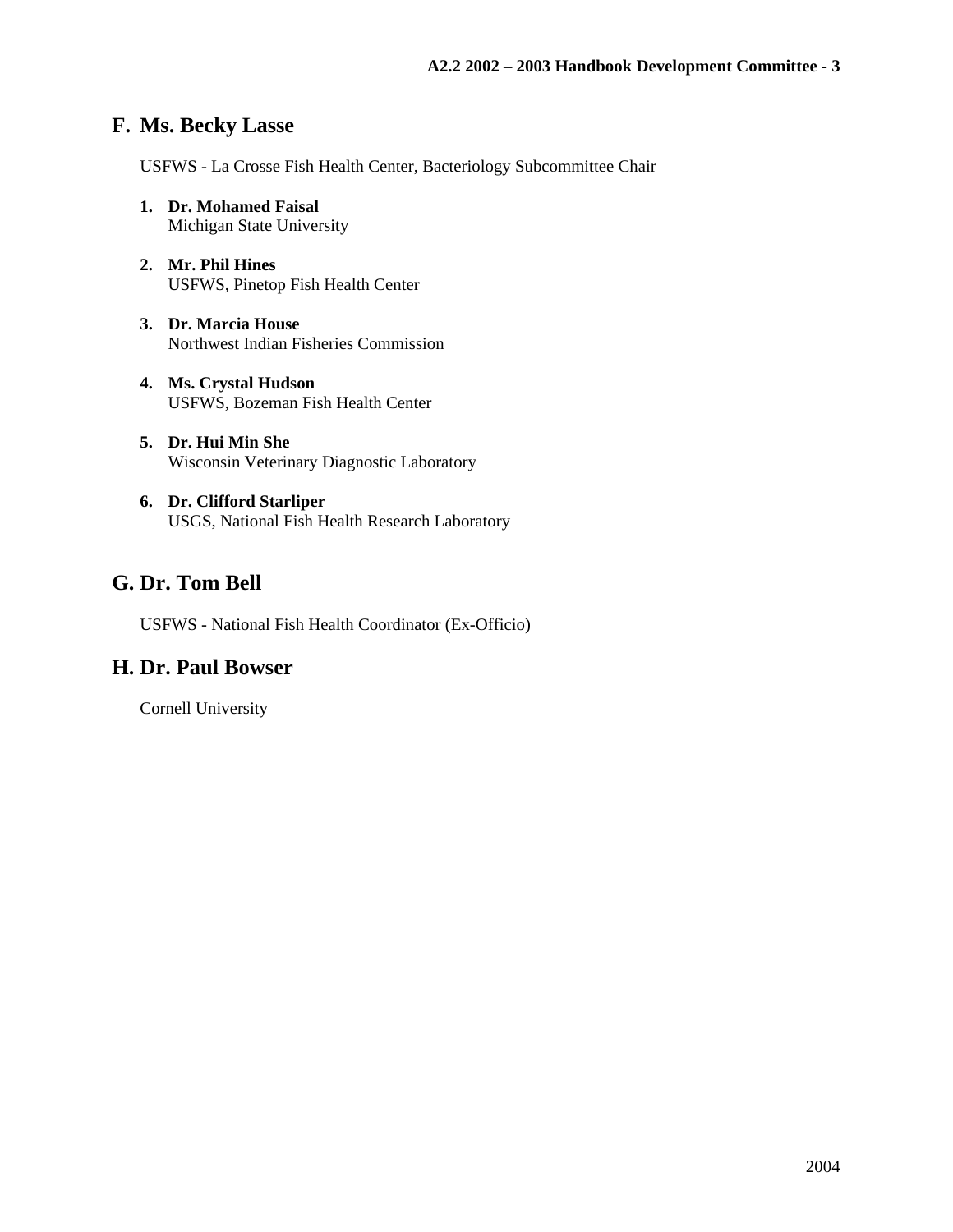# **A2.3 2003 – 2004 Handbook Development Committee**

#### **A. Becky Lasee (USFWS)**

USFWS - La Crosse Fish Health Center, Co-Chair

#### **B. Andy Goodwin (AFS-FHS)**

Aquaculture/Fisheries Center, University of Arkansas at Pine Bluff**,** Co-Chair

### **C. Chris Wilson (AFS-FHS)**

Utah Division of Wildlife Resources

#### **D**. **Ray Brunson (USFWS)**

USFWS - Olympia Fish Health Center, Virology Sub-Committee Chair

- 1. **Joy Evered** USFWS - Olympia Fish Health Center
- 2. **Jason Woodland** USFWS - Pinetop Fish Health Center
- 3. **Scott LaPatra** Clear Springs Foods Research
- 4. **Joe Marcino** Minnesota Department of Natural Resources
- 5. **Patricia Varner** Texas Veterinary Medicine Diagnostic Lab

# **E. Joy Evered (USFWS)**

USFWS - Olympia Fish Health Center